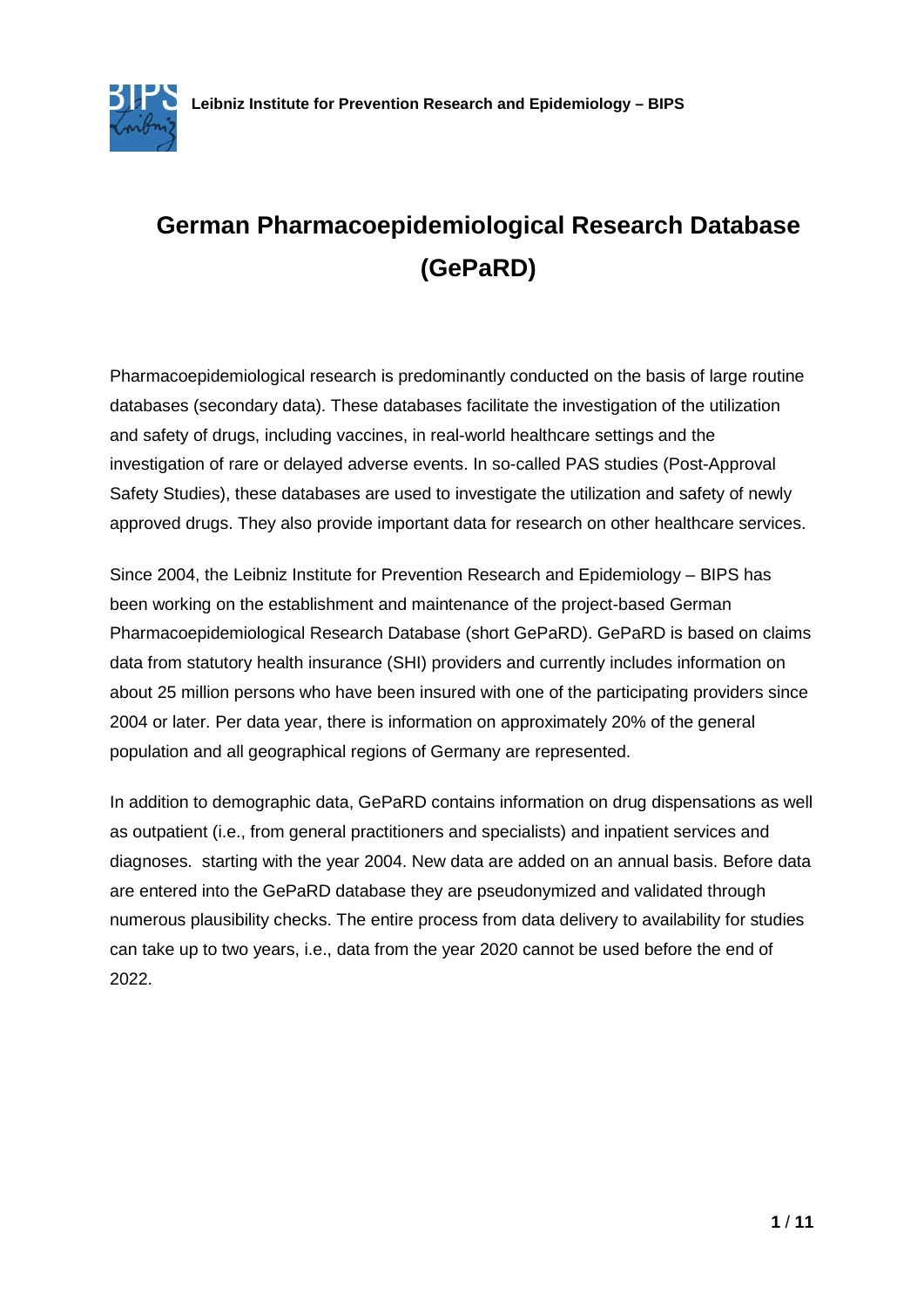#### **Data Subsets and Variables**

GePaRD is linked via the central pharmaceutical number (PZN) to information from a central pharmaceutical reference database (CPR) established at BIPS. The structure of GePaRD and of the CPR is displayed in Table 1.

| <b>GePaRD</b>                                                                                                                                                                                                                                                                                                                                                                     |                                                                                                                                                                                                                                                                                                                     |                                                                                                                                                                                                           |                                                                                                                                          | <b>CPR</b>                                                                                                                                                                                                                |
|-----------------------------------------------------------------------------------------------------------------------------------------------------------------------------------------------------------------------------------------------------------------------------------------------------------------------------------------------------------------------------------|---------------------------------------------------------------------------------------------------------------------------------------------------------------------------------------------------------------------------------------------------------------------------------------------------------------------|-----------------------------------------------------------------------------------------------------------------------------------------------------------------------------------------------------------|------------------------------------------------------------------------------------------------------------------------------------------|---------------------------------------------------------------------------------------------------------------------------------------------------------------------------------------------------------------------------|
| Core data                                                                                                                                                                                                                                                                                                                                                                         | Hospital data <sup>\$</sup>                                                                                                                                                                                                                                                                                         | Outpatient data <sup>\$\$</sup>                                                                                                                                                                           | Outpatient<br>prescription data <sup>\$\$\$</sup>                                                                                        | Pharmaceutical<br>information                                                                                                                                                                                             |
| -Entry/exit date<br>$-$ Sex<br>-Year of birth<br>- Marital status<br>-Regional district<br>- Nationality<br>(German / not<br>German)<br>-Occupation<br>- Insurance status<br>(principal<br>member/co-<br>insured person)<br>$-C$ o-insured<br>member<br>(wife/child)<br>-Family ID<br>- Participation in<br>disease<br>management<br>program<br>-Reason for exit<br>(e.g., death) | -Hospital ID<br>$-Date$ of admission/<br>discharge<br>-Admission<br>diagnosis/<br>discharge<br>diagnoses*<br>$(ICD-10)$<br>-OPS codes<br>(surgery,<br>diagnostic<br>procedures, non-<br>surgical<br>therapeutic<br>procedures#)<br>-Birth weight<br>(infants < 1 year)<br>-Reason for<br>discharge (e.g.,<br>death) | -Physician ID<br>-Physician specialty<br>$-Date$ of<br>consultation<br>-Diagnosis*<br>(ICD-10)<br>(on quarterly<br>basis**)<br>-Diagnostic<br>certainty<br>$-$ Treatments##<br>(claims code with<br>date) | -Physician/pharmacy<br>ID<br>-Date of prescription/<br>dispensation<br>-Central<br>pharmaceutical<br>number (PZN)<br>-Dispensed quantity | – Central<br>pharmaceutical<br>number (PZN)<br>-Generic name<br>-Brand<br>- Manufacturer<br>-Packaging size<br>$-$ Strength<br>-Defined daily<br>dose (DDD)<br>- Pharmaceutical<br>formulation<br>$-$ ATC GM code $\#$ ## |

### **Table 1:** Structure and content of GePaRD and of the CPR

*\* Hospital and outpatient diagnoses are coded using the International Classification of Diseases, version 10 - German Modification (ICD-10-GM) with at least four digits*

*\*\* Outpatient diagnoses refer to a period of three months, as physicians' services are settled quarterly # Diagnostic and surgical/medical procedures are coded using the Operations and Procedures Coding System (OPS)*

*## Outpatient treatment / diagnostic procedures are coded using claim codes for outpatient services and procedures [Einheitlicher Bewertungsmaßstab, EBM]*

*### Anatomical Therapeutic Chemical Classification System, German Modification \$ Provided to SHIs by hospitals*

*\$\$ Provided to SHIs by regional associations of statutory health insurance physicians [Kassenärztliche Vereinigungen]*

*\$\$\$ Provided to SHIs by pharmacies' electronic data processing centers [Apothekenrechenzentren]*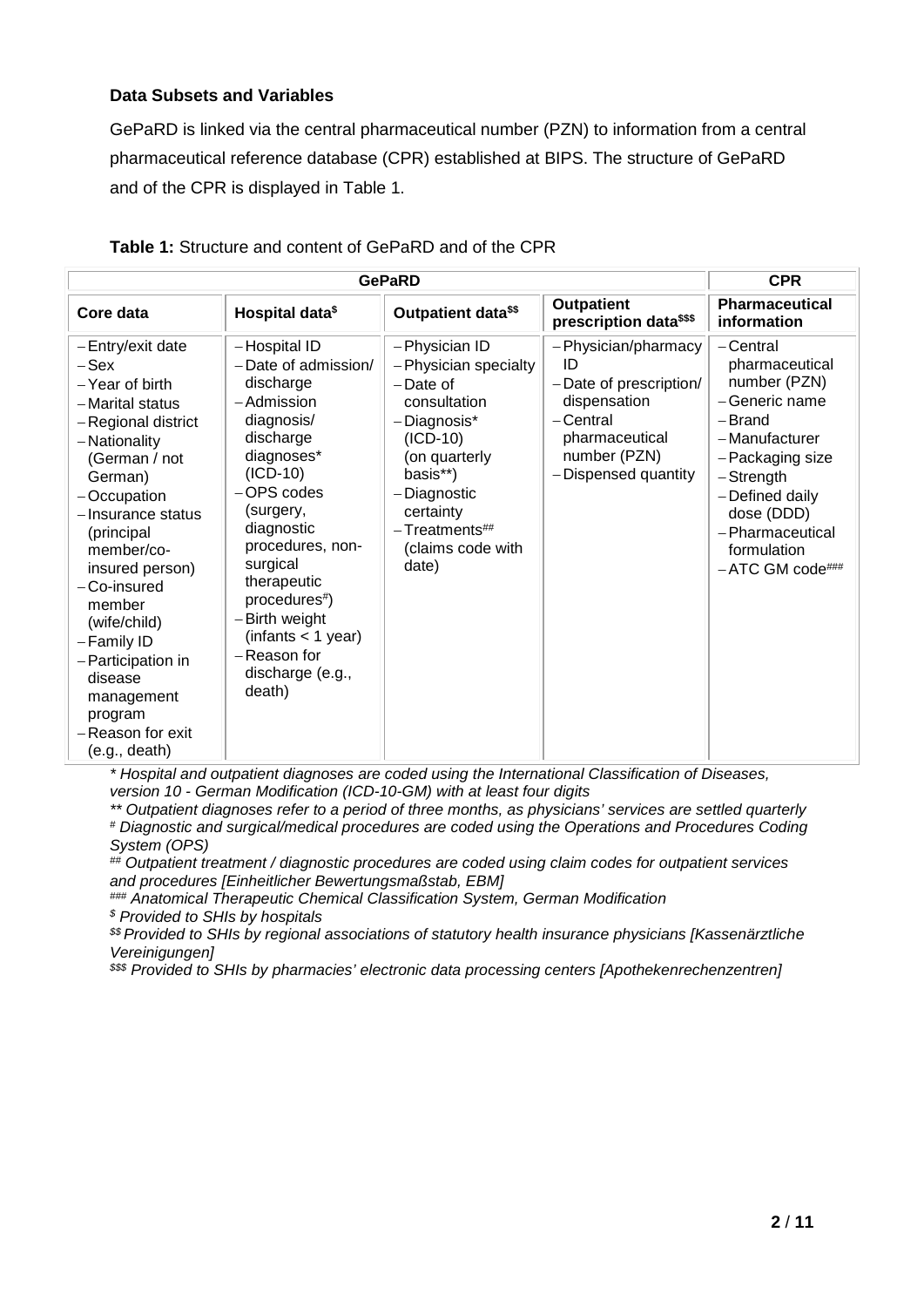## **Legal Restrictions**

Access to the database is granted only to BIPS employees within the framework of officially approved research projects. It is only permitted to give third parties access to the data in cooperation with BIPS and after signing an agreement for visiting scientists. Project approval is based on the authorization by the SHI providers and the respective governing authorities (e.g., the Federal Office for Social Security for national SHI providers). For this purpose, BIPS applies for project-specific permits from the SHI providers. Upon approval, the SHI provider requests official project approval from the governing authority. This may be issued in accordance with Section 75 of the German Social Code (SGB) X if the interest warranting protection of the person concerned is not affected or if the public interest in the research or planning significantly outweighs the interest in personal privacy. The process of approval by the SHI providers and the respective governing authorities may take several months.

## **Information obligations**

When asking for approval of a study, BIPS is required to send a short study outline (the socalled 'study proposal') to the SHIs and the governing authorities. The study proposal includes a short background, the research questions, the study methods, the variables, the data years, the scheduled operational time of the study, and the sponsor of the study. On request, the authorities may also receive a copy of the service agreement between BIPS and the sponsor of the study.

As a prerequisite to use the data from SHI providers for research purposes, BIPS is obliged to regularly inform the SHIs and the regulatory authorities about the progress of the study and to provide them with the final study report. Upon demand and after informing the sponsor of the study, SHI providers whose data are analyzed as well as the authorities may also receive the study protocol. Furthermore, BIPS has the obligation to regularly inform its Scientific Advisory Board about the progress of the study.

BIPS performs its studies according to applicable regulations and guidelines, such as the guidelines for Good Pharmacoepidemiology Practices (GPP) and for Good Epidemiological Practice (GEP). According to these guidelines and the standards of the Leibniz Association, BIPS is obliged to disseminate all results of its research in literature and at relevant scientific congresses.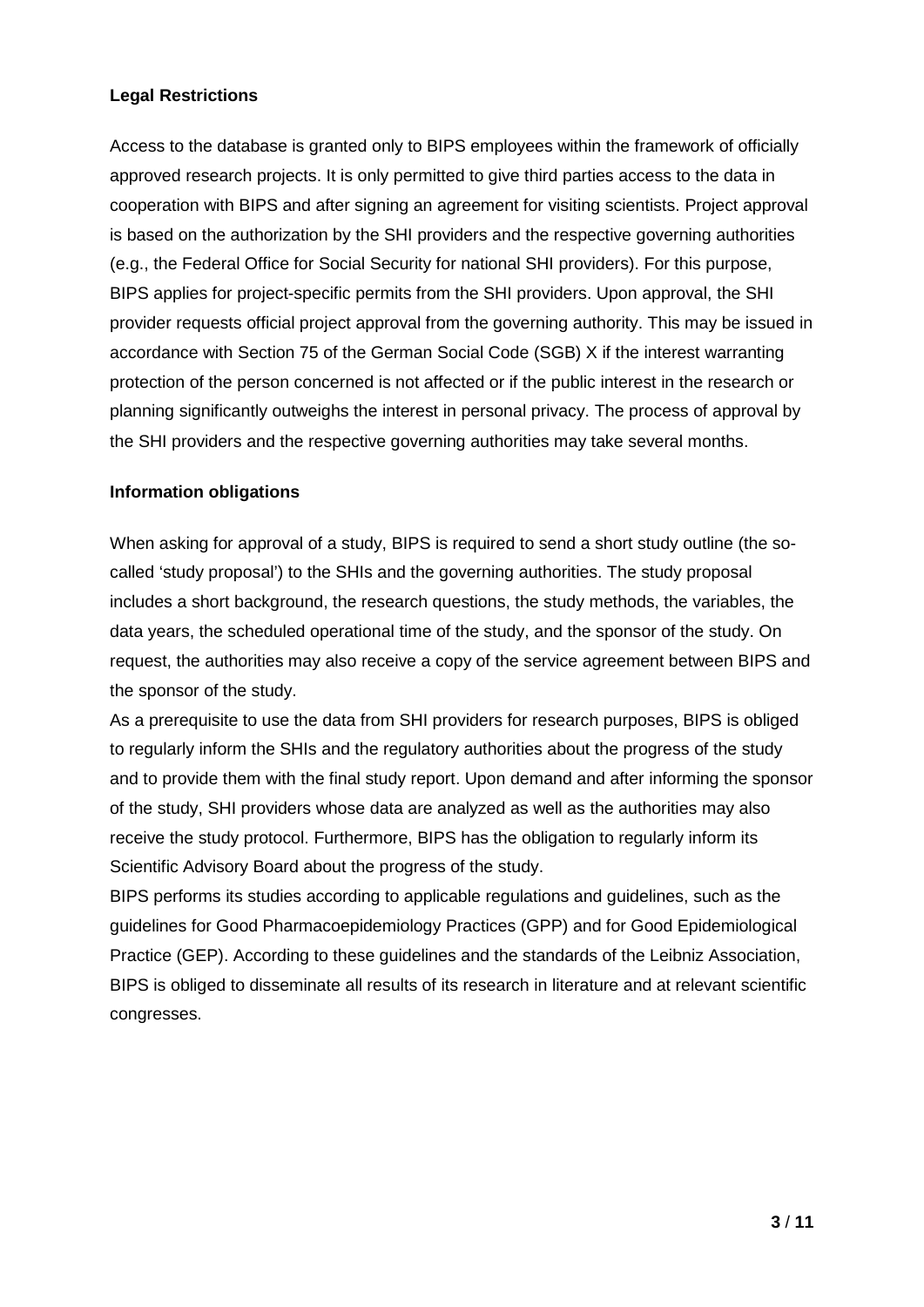## **Selected publications**

- Hornschuch M, Schwarz S, Haug U. 10-year prevalence of diagnostic and screening colonoscopy use in Germany: A claims data analysis. Eur J Cancer Prev 2022; Jan 4. doi: 10.1097/CEJ.0000000000000736.
- Wentzell N, Haug U. Characterization of pregnancies among women with epilepsy using valproate before or during pregnancy - A longitudinal claims data analysis from Germany. Epilepsy Res 2021; 179: 106838.
- Sturkenboom M, Schink T. Databases for Pharmacoepidemiological Research. Cham: Springer International Publishing; 2021.
- Schwarz S, Schäfer W, Horenkamp-Sonntag D, Liebentraut J, Haug U. Follow-up of 3 million persons undergoing colonoscopy in Germany: Utilization of repeat colonoscopies and polypectomies within 10 years. Clinical and Translational Gastroenterology 2021; 12(1): e00279.
- Schwarz S, Oppelt KA, Heinig M, Haug U. Potential of German claims data to characterize utilization of new cancer drugs: The example of crizotinib. Future Oncology 2021; 17(18): 2305-13.
- Scholle O, Neubert A, Riedel O, Toni I, Haug U. Repeated Use of Prescription Drugs in Pediatrics: Comprehensive Overview Based on German Claims Data. Front Pharmacol 2021; 12: 706682.
- Schäfer W, Wentzell N, Schink T, Haug U. Characterization of pregnancies exposed to St. John's wort and their outcomes: A claims data analysis. Reprod Toxicol 2021; 102: 90-7.
- Schäfer W, Reinders T, Riedel O, Haug U. How often are antidepressants prescribed offlabel among older adults in Germany? A claims data analysis. Br J Clin Pharmacol 2021; 87(4): 1778-89.
- Riedel O, Klau S, Langner I, Bachmann C, Scholle O. Prevalence of multimodal treatment in children and adolescents with ADHD in Germany: a nationwide study based on health insurance data. Child Adolesc Psychiatry Ment Health 2021; 15(1): 76.
- Reinold J, Braitmaier M, Riedel O, Haug U. Anticholinergic burden: First comprehensive analysis using claims data shows large variation by age and sex. PLoS One 2021; 16(6): e0253336.
- Pigeot I, Tahden M, Zampatis D, Watson D, Forssen U, Kollhorst B. Worldwide availability of pharmacoepidemiological databases. 2021. In: Databases for Pharmacoepidemiological Research Cham: Springer International Publishing. 2021.
- Oppelt KA, Kuiper JG, Ingrasciotta Y, Ientile V, Herings RMC, Tari M, Trifirò G, Haug U. Characteristics and absolute survival of metastatic colorectal cancer patients treated with biologics: A real-world data analysis from three European countries. Front Oncol 2021; 11 (571).
- Heinig M, Schwarz S, Haug U. Self-selection for mammography screening according to use of hormone replacement therapy: A systematic literature review. Cancer Epidemiol 2021; Apr;71(Pt A):101812. doi: 10.1016/j.canep.2020.101812. Epub 2021 Feb 16.
- Haug U, Schink T. German Pharmacoepidemiological Research Database (GePaRD). 2021. In: Databases for Pharmacoepidemiological Research. Cham: Springer International Publishing. 2021.
- Fortuny J, von Gersdorff G, Lassalle R, Linder M, Overbeek J, Reinold J, Toft G, Timmer A, Dress J, Blin P, Droz-Perroteau C, Ehrenstein V, Franzoni C, Herings R, Kollhorst B,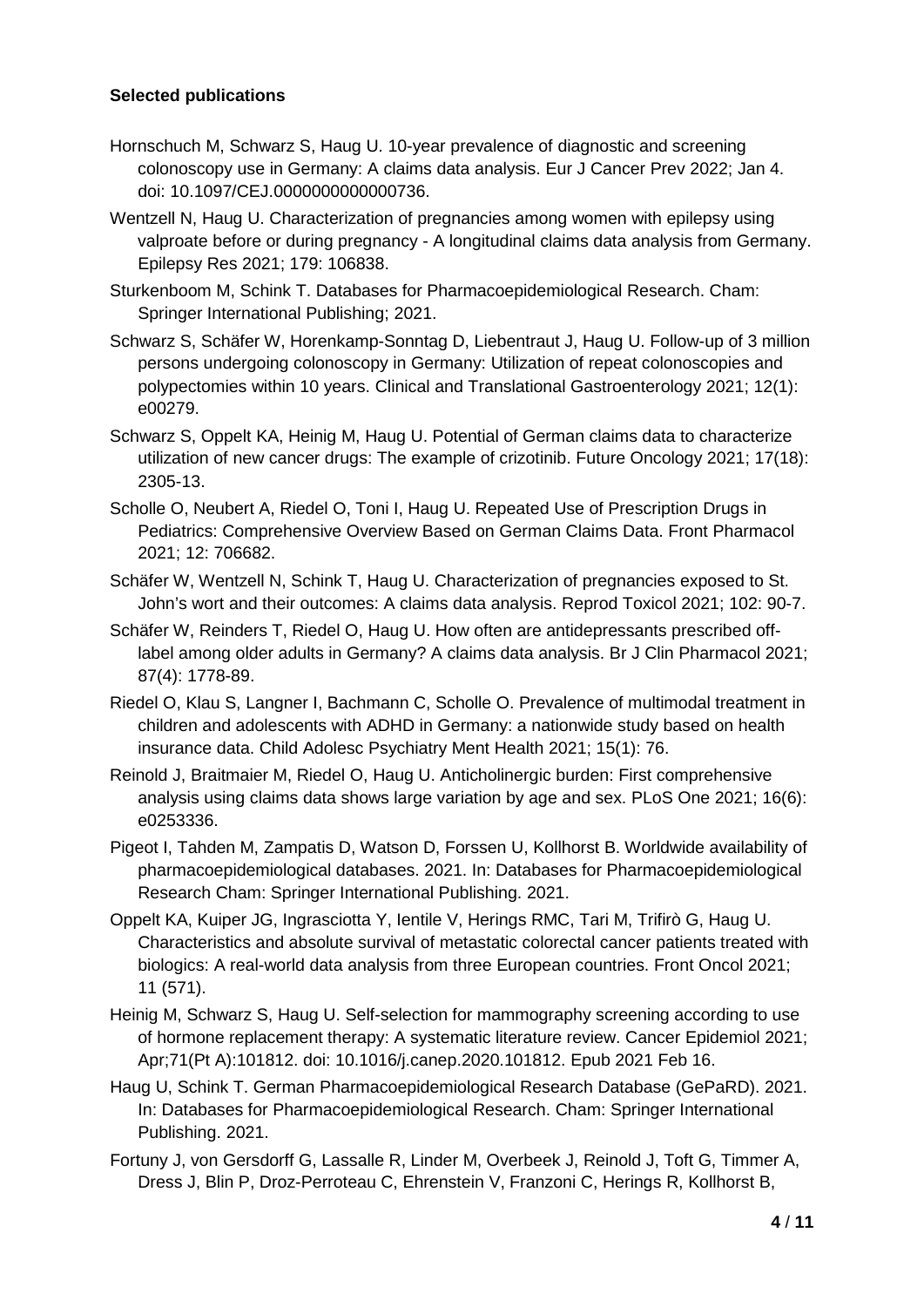Moore N, Odsbu I, Perez-Gutthann S, Schink T, Rascher K, Rasouliyan L, Rothman KJ, Saigi-Morgui N, Schaller M, Smits E, Forstner M, Bénichou J, Bircher AJ, Garbe E, Rampton DS, Gutierrez L. Use of intravenous iron and risk of anaphylaxis: A multinational observational post-authorisation safety study in Europe. Pharmacoepidemiol Drug Saf 2021; 30(10): 1447-57.

- Enders D, Schink T, Stürmer T. Medicaid and Medicare. 2021. In: Databases for Pharmacoepidemiological Research. Cham: Springer International Publishing. 2021.
- Börnhorst C, Reinders T, Rathmann W, Bongaerts B, Haug U, Didelez V, Kollhorst B. Avoiding Time-Related Biases: A Feasibility Study on Antidiabetic Drugs and Pancreatic Cancer Applying the Parametric g-Formula to a Large German Healthcare Database. Clin Epidemiol 2021; 13: 1027-38.
- Vassilev ZP, Gabarró MS, Kaye JA, Saltus CW, Riedel O, Scholle O, Mehtälä J, Korhonen P, Garbe E, Zong J. Incidence of second primary malignancies in metastatic castrationresistant prostate cancer: Results from observational studies in three countries. Future Oncol 2020; 16: 1889-901.
- Schink T, Wentzell N, Dathe K, Onken M, Haug U. Estimating the beginning of pregnancy in German claims data: Development of an algorithm with a focus on the expected delivery date. Front Public Health 2020; 8: 350.
- Reutfors J, Cesta CE, Cohen JM, Bateman BT, Brauer R, Einarsdóttir K, Engeland A, Furu K, Gissler M, Havard A, Hernandez-Diaz S, Huybrechts KF, Karlstad Ø, Leinonen MK, Li J, Man KKC, Pazzagli L, Schaffer A, Schink T, Wang Z, Yu Y, Zoega H, Bröms G. Antipsychotic drug use in pregnancy: A multinational study from ten countries. Schizophr Res 2020; 220: 106-15.
- Pisa FE, Reinold J, Kollhorst B, Haug U, Schink T. Individual antidepressants and the risk of fractures in older adults: A new user active comparator study. Clin Epidemiol 2020; 12: 667-78.
- Langner I, Riedel O, Czwikla J, Heinze F, Rothgang H, Zeeb H, Haug U. Linkage of routine data to other data sources in Germany: A practical example illustrating challenges and solutions. Gesundheitswesen 2020; 82(S 02): S117-s21.
- Kaguelidou F, Holstiege J, Schink T, Bezemer I, Poluzzi E, Mazzaglia G, Pedersen L, Sturkenboom M, Trifirò G. Use of antipsychotics in children and adolescents: A picture from the ARITMO population-based European cohort study. Epidemiol Psychiatr Sci 2020; 29: e117.
- Haug U. Verordnung von teratogenen Arzneimitteln bei Frauen im gebärfähigen Alter in Deutschland. Bulletin zur Arzneimittelsicherheit 2020; 4: 4-9.
- Scholle O, Kollhorst B, Haug U. Are prescribers not aware of cardiovascular contraindications for diclofenac? A claims data analysis. J Intern Med 2020; 287: 171- 179.
- Kollhorst B, Jobski K, Krappweis J, Schink T, Garbe E, Schmedt N. Antidepressants and the risk of death in older patients with depression: A population-based cohort study. PLoS One 2019; 14: e0215289.
- Langner I, Haug U, Scholle O, Lindemann C, Schroder C, Riedel O. Potential Explanations for Increasing Methylphenidate Use in Children and Adolescents with Attention-Deficit/Hyperactivity Disorder in Germany From 2004 to 2013. J Clin Psychopharmacol 2019; 39: 39-45.
- Langner I, Krieg V, Heidinger O, Hense HW, Zeeb H. Anreicherung eines GKV-Datensatzes mit amtlichen Todesursachen über einen Abgleich mit dem Epidemiologischen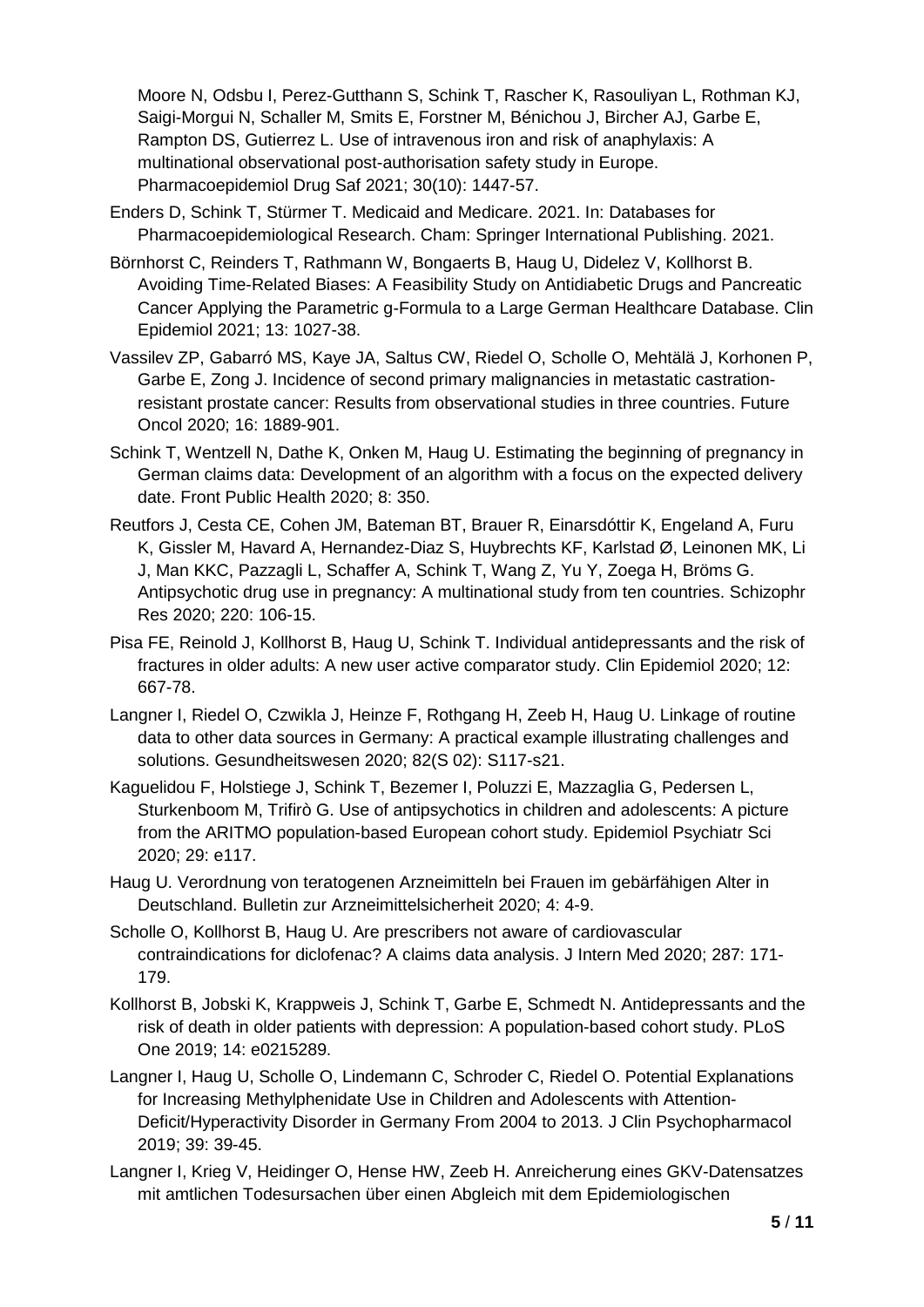Krebsregister Nordrhein-Westfalen: Machbarkeitsstudie und Methodenvergleich. Gesundheitswesen 2019; 81: 629-635.

- Langner I, Ohlmeier C, Haug U, Hense HW, Czwikla J, Zeeb H. Implementation of an algorithm for the identification of breast cancer deaths in German health insurance claims data: a validation study based on a record linkage with administrative mortality data. BMJ Open 2019; 9: e026834.
- Langner I, Ohlmeier C, Zeeb H, Haug U, Riedel O. Individual mortality information in the German Pharmacoepidemiological Research Database (GePaRD): a validation study using a record linkage with a large cancer registry. BMJ Open 2019; 9: e028223.
- Oppelt KA, Luttmann S, Kraywinkel K, Haug U. Incidence of advanced colorectal cancer in Germany: Comparing claims data and cancer registry data. BMC Med Res Methodol 2019; 19: 142.
- Pisa FE, Reinold J, Kollhorst B, Haug U, Schink T. Antidepressants and the risk of traumatic brain injury in the elderly: Differences between individual agents. Clin Epidemiol 2019; 11: 185-196.
- Schäfer W, Princk C, Kollhorst B, Schink T. Antidepressants and the Risk of Hemorrhagic Stroke in the Elderly: a Nested Case-Control Study. Drug Saf 2019; 42: 1081-1089.
- Simbrich A, Thibaut J, Khil L, Berger K, Riedel O, Schmedt N. Drug-use patterns and severe adverse events with disease-modifying drugs in patients with multiple sclerosis: a cohort study based on German claims data. Neuropsychiatr Dis Treat 2019; 15: 1439-1457.
- Castellsague J, Poblador-Plou B, Giner-Soriano M, Linder M, Scholle O, Calingaert B, Bui C, Arana A, Laguna C, Gonzalez-Rubio F, Roso-Llorach A, Prados-Torres A, Perez-Gutthann S. Effectiveness of risk minimization measures for the use of cilostazol in United Kingdom, Spain, Sweden, and Germany. Pharmacoepidemiol Drug Saf 2018; 27: 953-961.
- Enders D, Kollhorst B, Engel S, Linder R, Pigeot I. Comparison of multiple imputation and two-phase logistic regression to analyse two-phase case–control studies with rich phase 1: a simulation study. Journal of Statistical Computation and Simulation 2018; 88: 2201- 2214.
- Enders D, Ohlmeier C, Garbe E. The Potential of High-Dimensional Propensity Scores in Health Services Research: An Exemplary Study on the Quality of Care for Elective Percutaneous Coronary Interventions. Health Serv Res 2018; 53: 197-213.
- Masclee GMC, Straatman H, Arfè A, Castellsague J, Garbe E, Herings R, Kollhorst B, Lucchi S, Perez-Gutthann S, Romio S, Schade R, Schink T, Schuemie MJ, Scotti L, Varas-Lorenzo C, Valkhoff VE, Villa M, Sturkenboom M. Risk of acute myocardial infarction during use of individual NSAIDs: A nested case-control study from the SOS project. PLoS One 2018; 13: e0204746.

Oppelt KA, Haug U. Schmerztherapie bei Darmkrebspatienten. Onkologe 2018; 24: 848-860.

- Riedel O, Ohlmeier C, Enders D, Elsasser A, Vizcaya D, Michel A, Eberhard S, Schlothauer N, Berg J, Garbe E. The contribution of comorbidities to mortality in hospitalized patients with heart failure. Clin Res Cardiol 2018; 107: 487-497.
- Schink T, Kollhorst B, Varas Lorenzo C, Arfè A, Herings R, Lucchi S, Romio S, Schade R, Schuemie MJ, Straatman H, Valkhoff V, Villa M, Sturkenboom M, Garbe E. Risk of ischemic stroke and the use of individual non-steroidal anti-inflammatory drugs: A multicountry European database study within the SOS Project. PLoS One 2018; 13: e0203362.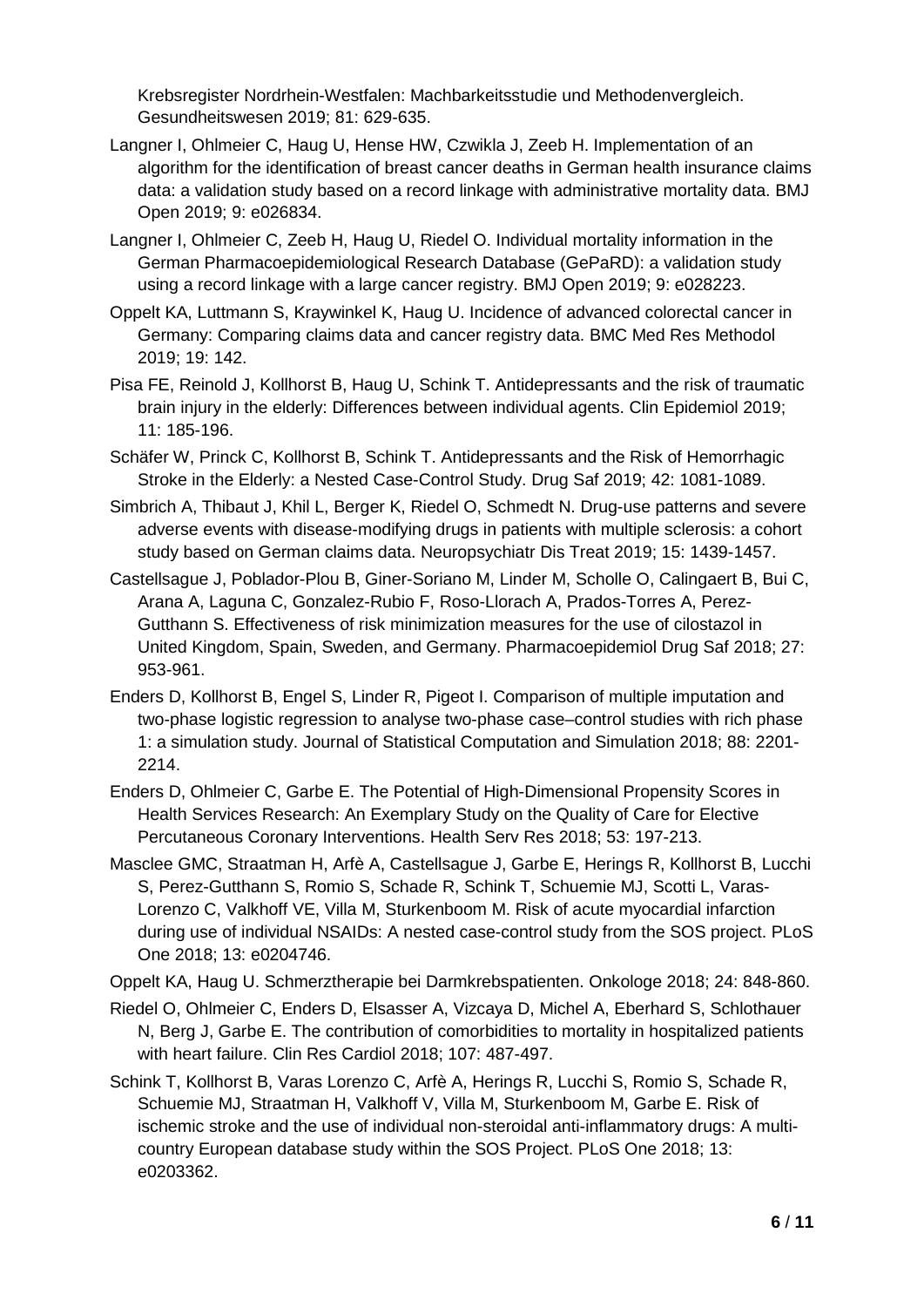- Scholle O, Banaschewski T, Enders D, Garbe E, Riedel O. Use and Characteristics of Antipsychotic/Methylphenidate Combination Therapy in Children and Adolescents with a Diagnosis of Attention-Deficit/Hyperactivity Disorder. J Child Adolesc Psychopharmacol 2018; 28: 415-422.
- Scholle O, Fegert JM, Kollhorst B, Öztürk EE, Riedel O, Kölch M. Predictors for Receiving Medication and/or Psychotherapy in Children Newly Diagnosed With ADHD: A Longitudinal Population-Based Cohort Study. J Atten Disord 2018; 24: 1087054718816172.
- Wentzell N, Haug U, Schink T, Engel S, Liebentraut J, Linder R, Onken M, Schaefer C, Dathe K. Prescribing valproate to girls and women of childbearing age in Germany: Analysis of trends based on claims data. Bundesgesundheitsblatt Gesundheitsforschung Gesundheitsschutz 2018; 61: 1022-1029.
- Wentzell N, Schink T, Haug U, Ulrich S, Niemeyer M, Mikolajczyk R. Optimizing an algorithm for the identification and classification of pregnancy outcomes in German claims data. Pharmacoepidemiol Drug Saf 2018; 27: 1005-1010.Thöne K, Kollhorst B, Schink T. Non-Steroidal Anti-Inflammatory Drug Use and the Risk of Acute Myocardial Infarction in the General German Population: A Nested Case-Control Study. Drugs Real World Outcomes. 2017;4(3):127-37.
- Thöne K, Horn J, Mikolajczyk R. Evaluation of vaccination herd immunity effects for anogenital warts in a low coverage setting with human papillomavirus vaccine-an interrupted time series analysis from 2005 to 2010 using health insurance data. BMC Infect Dis. 2017;17(1):564.
- Schröder C, Enders D, Schink T, Riedel O. Incidence of herpes zoster amongst adults varies by severity of immunosuppression. J Infect. 2017;75(3):207-15.
- Schröder C, Dörks M, Kollhorst B, Blenk T, Dittmann RW, Garbe E, et al. Extent and risks of antidepressant off-label use in children and adolescents in Germany between 2004 and 2011. Pharmacoepidemiol Drug Saf. 2017;26(11):1395-402.
- Schröder C, Dörks M, Kollhorst B, Blenk T, Dittmann RW, Garbe E, et al. Extent and Risks of Antipsychotic Off-Label Use in Children and Adolescents in Germany Between 2004 and 2011. J Child Adolesc Psychopharmacol. 2017;27(9):806-13.
- Schmedt N, Khil L, Berger K, Riedel O. Incidence of Multiple Sclerosis in Germany: A Cohort Study Applying Different Case Definitions Based on Claims Data. Neuroepidemiology. 2017;49(3-4):91-8.
- Luque Ramos A, Ohlmeier C, Enders D, Linder R, Horenkamp-Sonntag D, Prochaska JH, et al. Initiation and duration of dual antiplatelet therapy after inpatient percutaneous coronary intervention with stent implantation in Germany: An electronic healthcare database cohort study. Z Evid Fortbild Qual Gesundhwes. 2017;120:31-8.
- Lindemann C, Langner I, Banaschewski T, Garbe E, Mikolajczyk RT. The Risk of Hospitalizations with Injury Diagnoses in a Matched Cohort of Children and Adolescents with and without Attention Deficit/Hyperactivity Disorder in Germany: A Database Study. Front Pediatr. 2017;5(220):220.
- La Gamba F, Corrao G, Romio S, Sturkenboom M, Trifirò G, Schink T, et al. Combining evidence from multiple electronic health care databases: performances of one-stage and two-stage meta-analysis in matched case-control studies. Pharmacoepidemiol Drug Saf. 2017;26(10):1213-9.
- Kollhorst B. Controlling for unobserved confounders in observational studies using large health care databases by means of instrumental variables in time-to-event analysis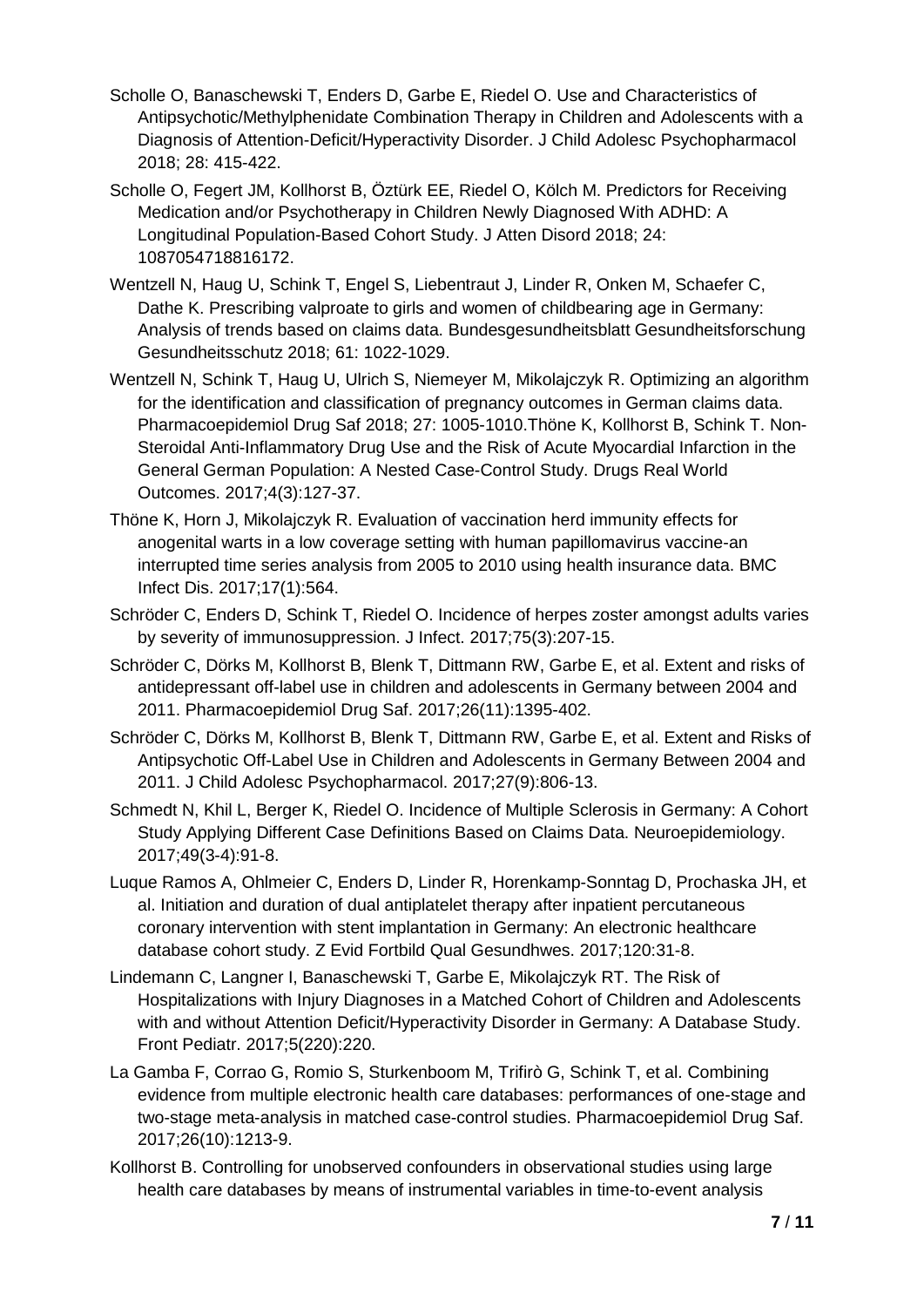[dissertation]. Bremen: University of Bremen; 2017. Available from: http://nbnresolving.de/urn:nbn:de:gbv:46-00105848-17.

- Jobski K, Schmedt N, Kollhorst B, Krappweis J, Schink T, Garbe E. Characteristics and drug use patterns of older antidepressant initiators in Germany. Eur J Clin Pharmacol. 2017;73(1):105-13.
- Jobski K, Kollhorst B, Garbe E, Schink T. The Risk of Ischemic Cardio- and Cerebrovascular Events Associated with Oxycodone-Naloxone and Other Extended-Release High-Potency Opioids: A Nested Case-Control Study. Drug Saf. 2017;40(6):505-15.
- Enders D. Designs and analytical strategies to control for unmeasured confounding in studies based on administrative health care databases [dissertation]. Bremen: University of Bremen; 2017. Available from: http://nbn-resolving.de/urn:nbn:de:gbv:46-00105995-18.
- Czwikla J, Jobski K, Schink T. The impact of the lookback period and definition of confirmatory events on the identification of incident cancer cases in administrative data. BMC Med Res Methodol. 2017;17(1):122.
- Castellsague J, Perez-Gutthann S, Calingaert B, Bui C, Varas-Lorenzo C, Arana A, et al. Characterization of new users of cilostazol in the UK, Spain, Sweden, and Germany. Pharmacoepidemiol Drug Saf. 2017;26(6):615-24.
- Schmedt N, Jobski K, Kollhorst B, Krappweis J, Ruther E, Schink T, et al. Treatment patterns and characteristics of older antipsychotic users in Germany. Int Clin Psychopharmacol. 2016;31(3):159-69.
- Schmedt N. Opportunities and Pitfalls in Drug Safety Studies after Marketing Approval An Evaluation with a Focus on Older Patients [dissertation]. Bremen: University of Bremen; 2016. Available from: http://nbn-resolving.de/urn:nbn:de:gbv:46-00105399-11.
- Riedel O, Bitters D, Amann U, Garbe E, Langner I. Estimating the prevalence of Parkinson's disease (PD) and proportions of patients with associated dementia and depression among the older adults based on secondary claims data. Int J Geriatr Psychiatry. 2016;31(8):938-43.
- Oteri A, Mazzaglia G, Pecchioli S, Molokhia M, Ulrichsen SP, Pedersen L, et al. Prescribing pattern of antipsychotic drugs during the years 1996-2010: a population-based database study in Europe with a focus on torsadogenic drugs. Br J Clin Pharmacol. 2016;82(2):487-97.
- Ohlmeier C, Langner I, Garbe E, Riedel O. Validating mortality in the German Pharmacoepidemiological Research Database (GePaRD) against a mortality registry. Pharmacoepidemiol Drug Saf. 2016;25(7):778-84.
- Ohlmeier C, Czwikla J, Enders D, Mikolajczyk R, Blindt R, Horenkamp-Sonntag D, et al. Percutaneous coronary interventions: Use between 2004 and 2012 in Germany. Bundesgesundheitsblatt Gesundheitsforschung Gesundheitsschutz. 2016;59(6):783-8.
- Jobski K. Methodological aspects of the implementation of drug safety and utilization studies based on claims data from statutory health insurance providers [dissertation]. Bremen: University of Bremen; 2016. Available from: http://nbn-resolving.de/urn:nbn:de:gbv:46- 00105231-10.
- Ohlmeier C, Mikolajczyk R, Frick J, Prutz F, Haverkamp W, Garbe E. Incidence, prevalence and 1-year all-cause mortality of heart failure in Germany: a study based on electronic healthcare data of more than six million persons. Clin Res Cardiol. 2015;104(8):688-96.
- Ohlmeier C, Langner I, Hillebrand K, Schmedt N, Mikolajczyk R, Riedel O, et al. Mortality in the German Pharmacoepidemiological Research Database (GePaRD) compared to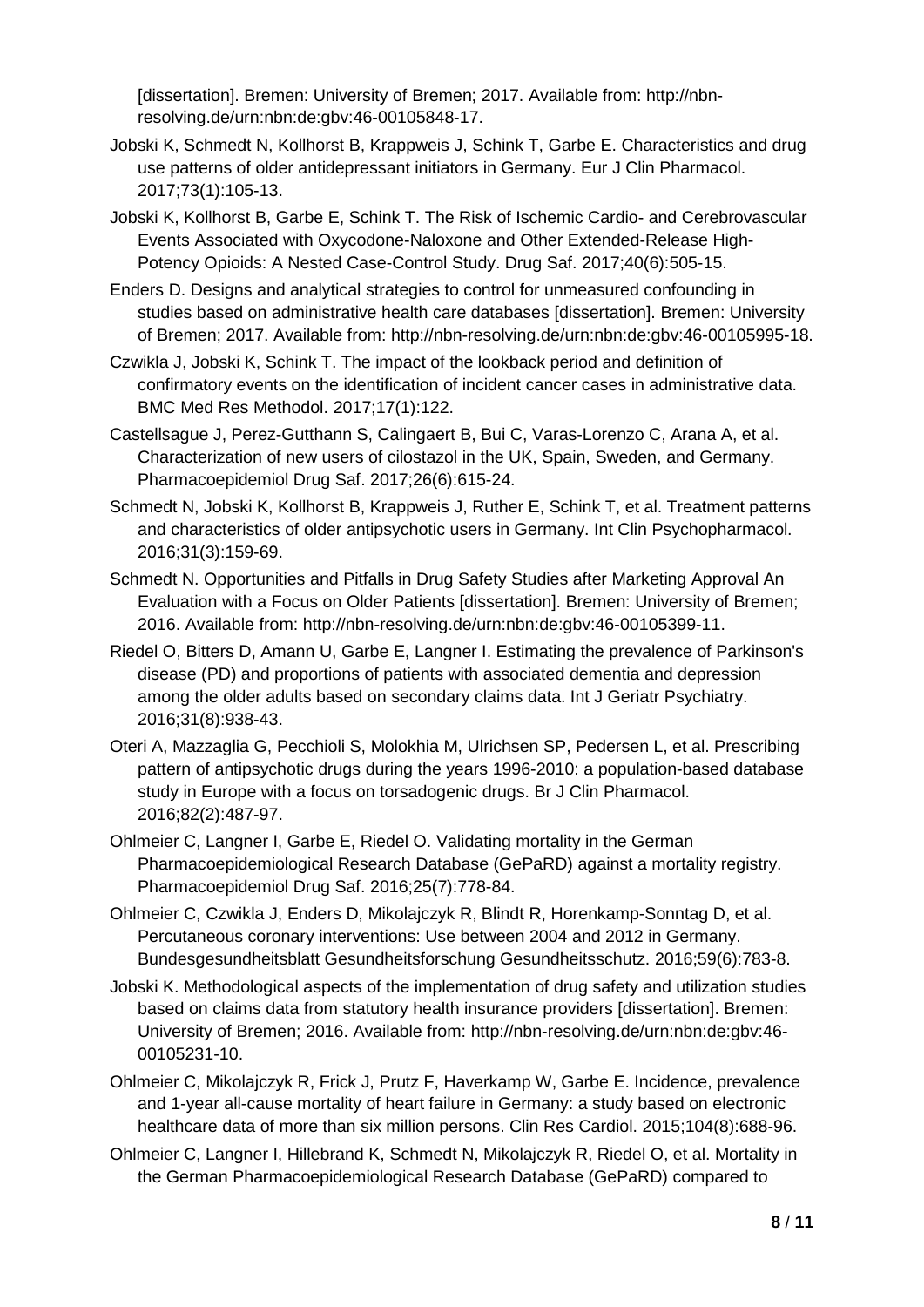national data in Germany: results from a validation study. BMC Public Health. 2015;15:570.

- Ohlmeier C, Hoffmann F, Giersiepen K, Rothgang H, Mikolajczyk R, Appelrat HJ, et al. Linkage of statutory health insurance data with those of a hospital information system: feasible, but also "useful"? Gesundheitswesen. 2015;77(2):e8-e14.
- Ohlmeier C. Epidemiological healthcare analyses of cardiovascular diseases on the basis of routine data from statutory health insurance providers [dissertation]. Bremen: University of Bremen; 2015. Available from: http://nbn-resolving.de/urn:nbn:de:gbv:46-00104704-12.
- Mor A, Frøslev T, Thomsen RW, Oteri A, Rijnbeek P, Schink T, et al. Antibiotic use varies substantially among adults: a cross-national study from five European Countries in the ARITMO project. Infection. 2015;43(4):453-72.
- Mikolajczyk R, Horn J, Schmedt N, Langner I, Lindemann C, Garbe E. Injury prevention by medication among children with attention-deficit/hyperactivity disorder: a case-only study. JAMA Pediatr. 2015;169(4):391-5.
- Kollhorst B, Behr S, Enders D, Dippel FW, Theobald K, Garbe E. Comparison of basal insulin therapies with regard to the risk of acute myocardial infarction in patients with type 2 diabetes: an observational cohort study. Diabetes Obes Metab. 2015;17(12):1158-65.
- Jobski K, Kollhorst B, Schink T, Garbe E. The Risk of Opioid Intoxications or Related Events and the Effect of Alcohol-Related Disorders: A Retrospective Cohort Study in German Patients Treated with High-Potency Opioid Analgesics. Drug Saf. 2015;38(9):811-22.
- Holstiege J, Enders D, Schink T, Innocenti F, Oteri A, Bezemer I, et al. Trends in paediatric macrolide use in five European countries-a population-based study. Eur J Clin Pharmacol. 2015;71(8):991-9.
- Hillebrand K, Bricout H, Schulze-Rath R, Schink T, Garbe E. Incidence of herpes zoster and its complications in Germany, 2005-2009. J Infect. 2015;70(2):178-86.
- Garbe E, Pigeot I. Benefits of large healthcare databases for drug risk research. Bundesgesundheitsblatt Gesundheitsforschung Gesundheitsschutz. 2015;58(8):829-37.
- Schink T, Holstiege J, Kowalzik F, Zepp F, Garbe E. Risk of febrile convulsions after MMRV vaccination in comparison to MMR or MMR+V vaccination. Vaccine. 2014;32(6):645-50.
- Ohlmeier C, Linder R, Enders D, Mikolajczyk R, Haverkamp W, Horenkamp-Sonntag D, et al. Evaluating methods for intersectoral comparison of quality of care. A routine data analysis of elective percutaneous coronary interventions. Methods Inf Med. 2014;53(4):269-77.
- Ohlmeier C, Frick J, Prutz F, Lampert T, Ziese T, Mikolajczyk R, et al. Use of routine data from statutory health insurances for federal health monitoring purposes. Bundesgesundheitsblatt Gesundheitsforschung Gesundheitsschutz. 2014;57(4):464-72.
- Jobski K, Enders D, Amann U, Suzart K, Wallander MA, Schink T, et al. Use of rivaroxaban in Germany: a database drug utilization study of a drug started in hospital. Eur J Clin Pharmacol. 2014;70(8):975-81.
- Holstiege J, Schink T, Molokhia M, Mazzaglia G, Innocenti F, Oteri A, et al. Systemic antibiotic prescribing to paediatric outpatients in 5 European countries: a populationbased cohort study. BMC Pediatr. 2014;14:174.
- Hense S, Schink T, Kreisel SH, Marcelon L, Simondon F, Tahden M, et al. Estimation of background incidence rates of Guillain-Barre syndrome in Germany - a retrospective cohort study with electronic healthcare data. Neuroepidemiology. 2014;43(3-4):244-52.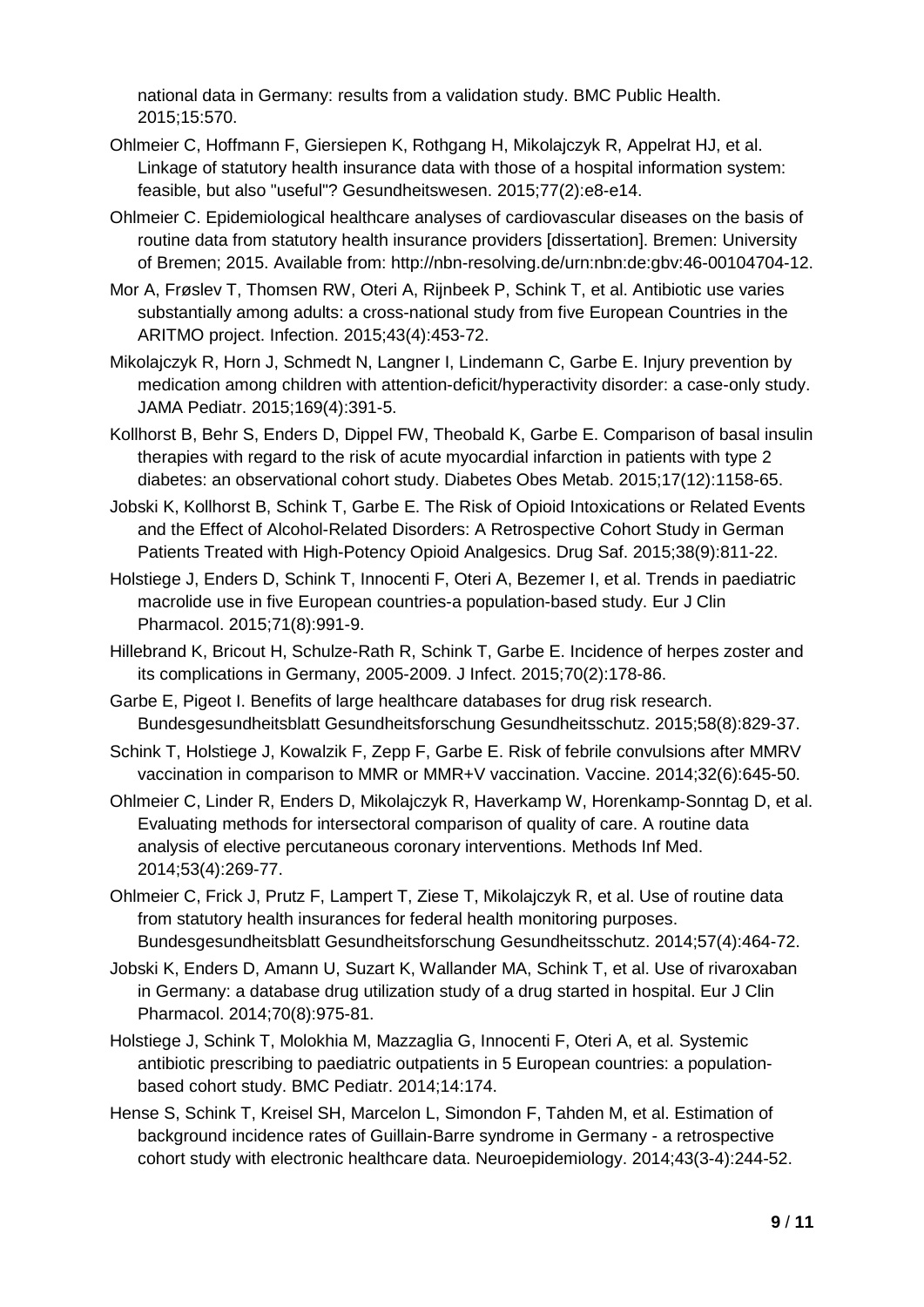- Hense S, Hillebrand K, Horn J, Mikolajczyk R, Schulze-Rath R, Garbe E. HPV vaccine uptake after introduction of the vaccine in Germany: an analysis of administrative data. Hum Vaccin Immunother. 2014;10(6):1729-33.
- Valkhoff VE, Schade R, t Jong GW, Romio S, Schuemie MJ, Arfè A, et al. Population-based analysis of non-steroidal anti-inflammatory drug use among children in four European countries in the SOS project: what size of data platforms and which study designs do we need to assess safety issues? BMC Pediatr. 2013;13:192.
- Schmedt N, Garbe E. Antipsychotic drug use and the risk of venous thromboembolism in elderly patients with dementia. J Clin Psychopharmacol. 2013;33(6):753-8.
- Mikolajczyk RT, Kraut AA, Garbe E. Evaluation of pregnancy outcome records in the German Pharmacoepidemiological Research Database (GePaRD). Pharmacoepidemiol Drug Saf. 2013;22(8):873-80.
- Langner I, Garbe E, Banaschewski T, Mikolajczyk RT. Twin and sibling studies using health insurance data: the example of attention deficit/hyperactivity disorder (ADHD). PLoS One. 2013;8(4):e62177.
- Kraut AA, Langner I, Lindemann C, Banaschewski T, Petermann U, Petermann F, et al. Comorbidities in ADHD children treated with methylphenidate: a database study. BMC Psychiatry. 2013;13:11.
- Kraut AA. Clinical-epidemiological research based on data from statutory health insurance companies – potential and limitations [dissertation]. Bremen: University of Bremen; 2013. Available from: http://nbn-resolving.de/urn:nbn:de:gbv:46-00103454-15.
- Holstiege J, Garbe E. Systemic antibiotic use among children and adolescents in Germany: a population-based study. Eur J Pediatr. 2013;172(6):787-95.
- Garbe E, Kreisel SH, Behr S. Risk of subarachnoid hemorrhage and early case fatality associated with outpatient antithrombotic drug use. Stroke. 2013;44(9):2422-6.
- Garbe E, Kloss S, Suling M, Pigeot I, Schneeweiss S. High-dimensional versus conventional propensity scores in a comparative effectiveness study of coxibs and reduced upper gastrointestinal complications. Eur J Clin Pharmacol. 2013;69(3):549-57.
- Dörks M, Langner I, Dittmann U, Timmer A, Garbe E. Antidepressant drug use and off-label prescribing in children and adolescents in Germany: results from a large populationbased cohort study. Eur Child Adolesc Psychiatry. 2013;22(8):511-8.
- Dörks M, Langner I, Behr S, Timmer A, Garbe E. Database study of lenalidomide (Revlimid®) in Germany: monitoring off-label use. GMS Medizinische Informatik, Biometrie und Epidemiologie. 2013;9(3):Doc12.
- Dörks M. Routine data-based studies on off-label use in ambulatory care [dissertation]. Bremen: University of Bremen; 2013. Available from: http://nbnresolving.de/urn:nbn:de:gbv:46-00103457-18.
- Behr S. Efficient use of phase 1 information in two-phase case-control studies based on administrative databases [dissertation]. Bremen: University of Bremen; 2013. Available from: http://nbn-resolving.de/urn:nbn:de:gbv:46-00103296-17.
- Suling M. Automated procedures in drug safety research [dissertation]. Bremen: University of Bremen; 2012. Available from: http://nbn-resolving.de/urn:nbn:de:gbv:46-00102915-16.
- Garbe E, Mikolajczyk RT, Banaschewski T, Petermann U, Petermann F, Kraut AA, et al. Drug treatment patterns of attention-deficit/hyperactivity disorder in children and adolescents in Germany: results from a large population-based cohort study. J Child Adolesc Psychopharmacol. 2012;22(6):452-8.